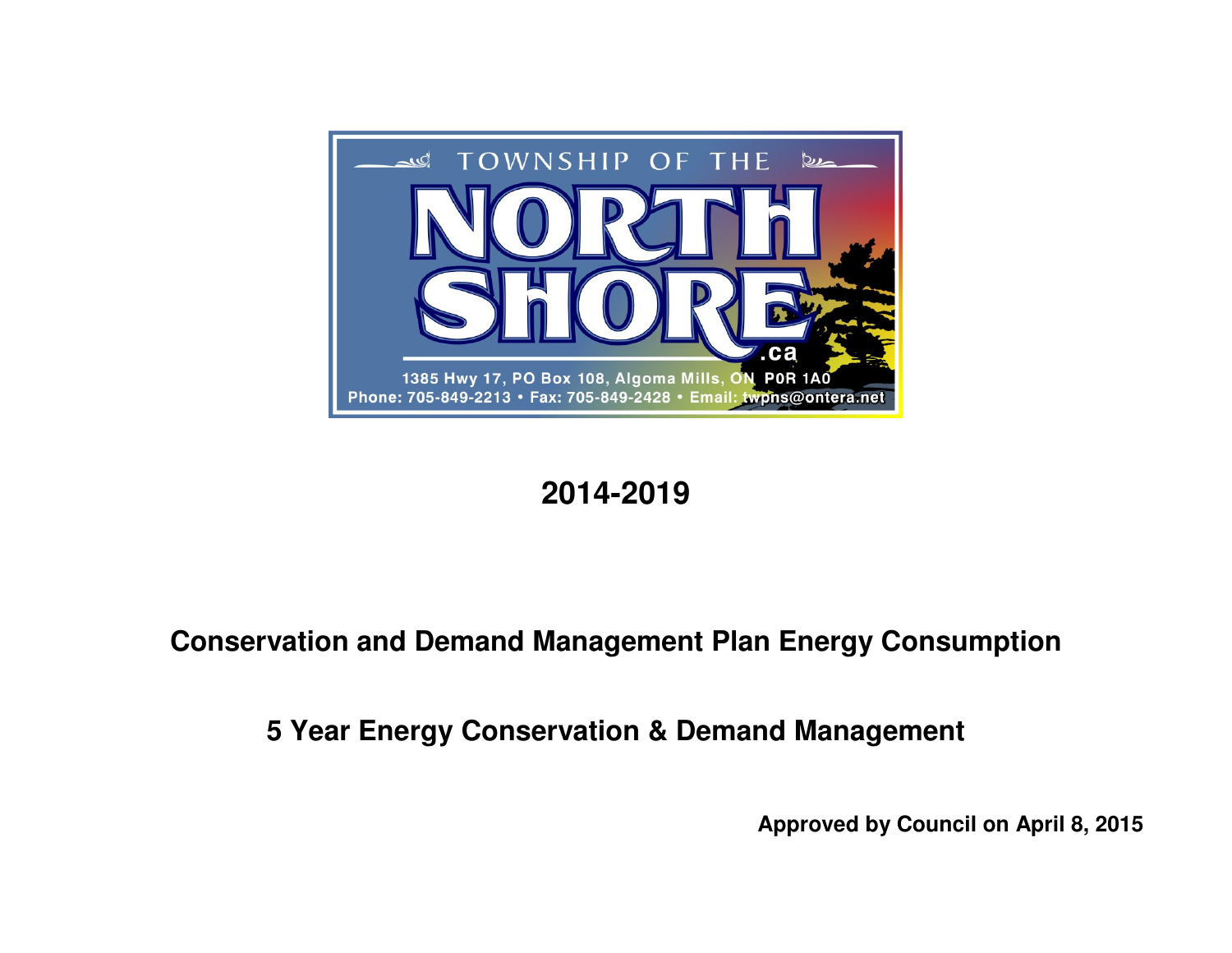# **Table of Contents**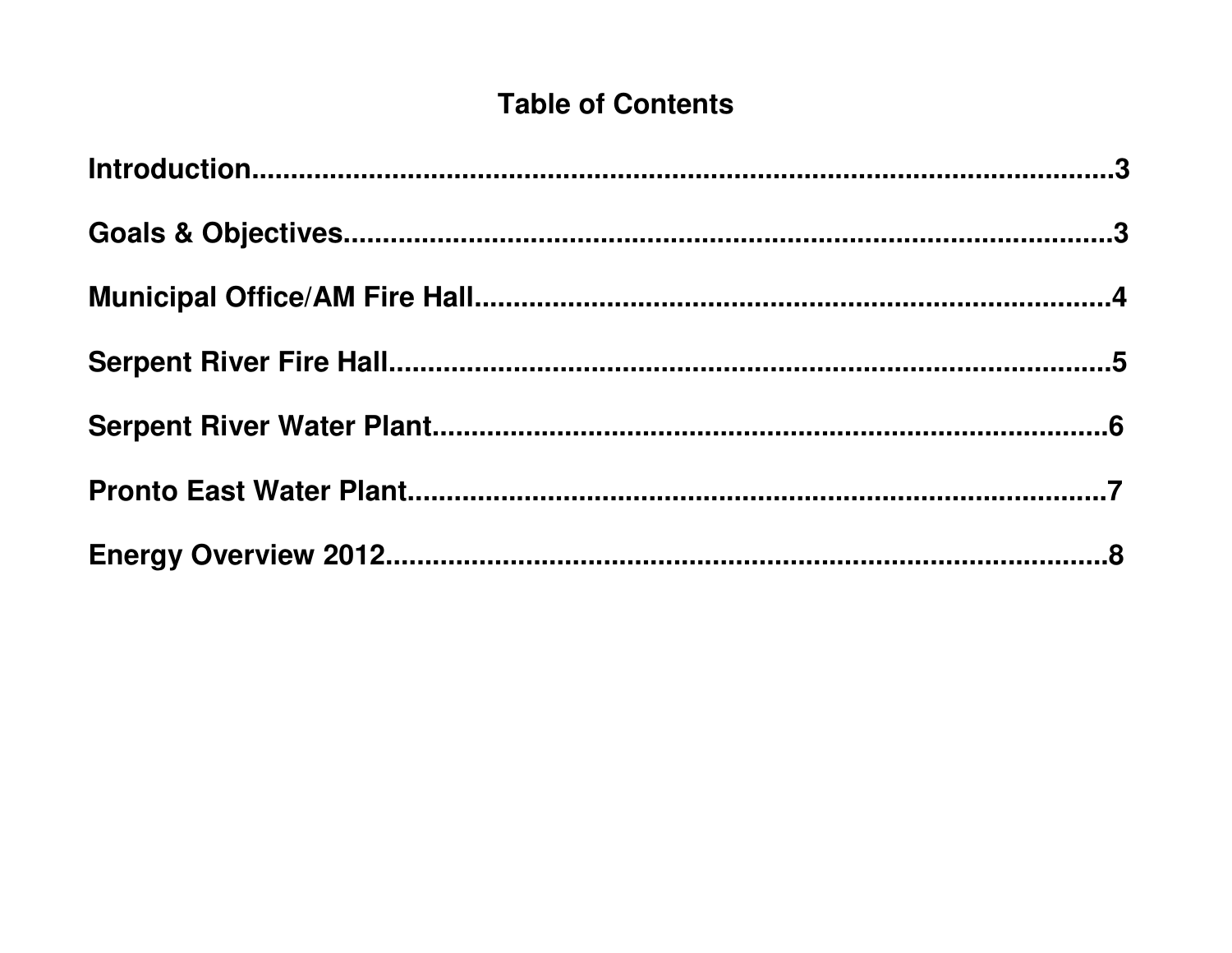## **Introduction**

**Located in Northern Ontario in the District of Algoma, the Township of The North Shore is comprised of 698 square kilometres, with three primary village areas of Serpent River, Spragge, and Algoma Mills. It is situated along the Highway 17 corridor 143 kilometres (89 miles) east of Sault Ste. Marietraveling from Algoma Mills and 115 kilometres (72 miles) west of Sudbury traveling from Spanish.** 

**Ontario Regulation 397/11 made under the Green Energy Act, 2009, requires that every public agency shall prepare, publish and make available to the public and implement energy conservation and demand management plans. The required elements of the Plan include the following:** 

- **Information on the municipality's annual energy consumption during the last year for which <br>
complete information is available for a full year: complete information is available for a full year;**
- **The municipality's goals and objectives for conserving and otherwise reducing energy consumption and managing its demand for energy;**
- **The municipalities proposed measures under its Plan, the cost and saving estimates for these proposed measures and the estimated length of time these measures will be in place;**
- **A description of any renewable energy generation facility operated by the municipality and the amount of energy produced on an annual basis by the facility. amount of energy produced on an annual basis by the facility.**

**The Township of The North Shore is prescribed as a public agency and therefore is required to record the annual energy consumption and manage the demand for energy. It is imperative that the energy efficiency of the Township of The North Shore municipal buildings continue to be improved due to the rising fuel costs, energy security and environmental concerns. Energy savings efforts focus on electrical, heating and cooling consumption to create potential savings.**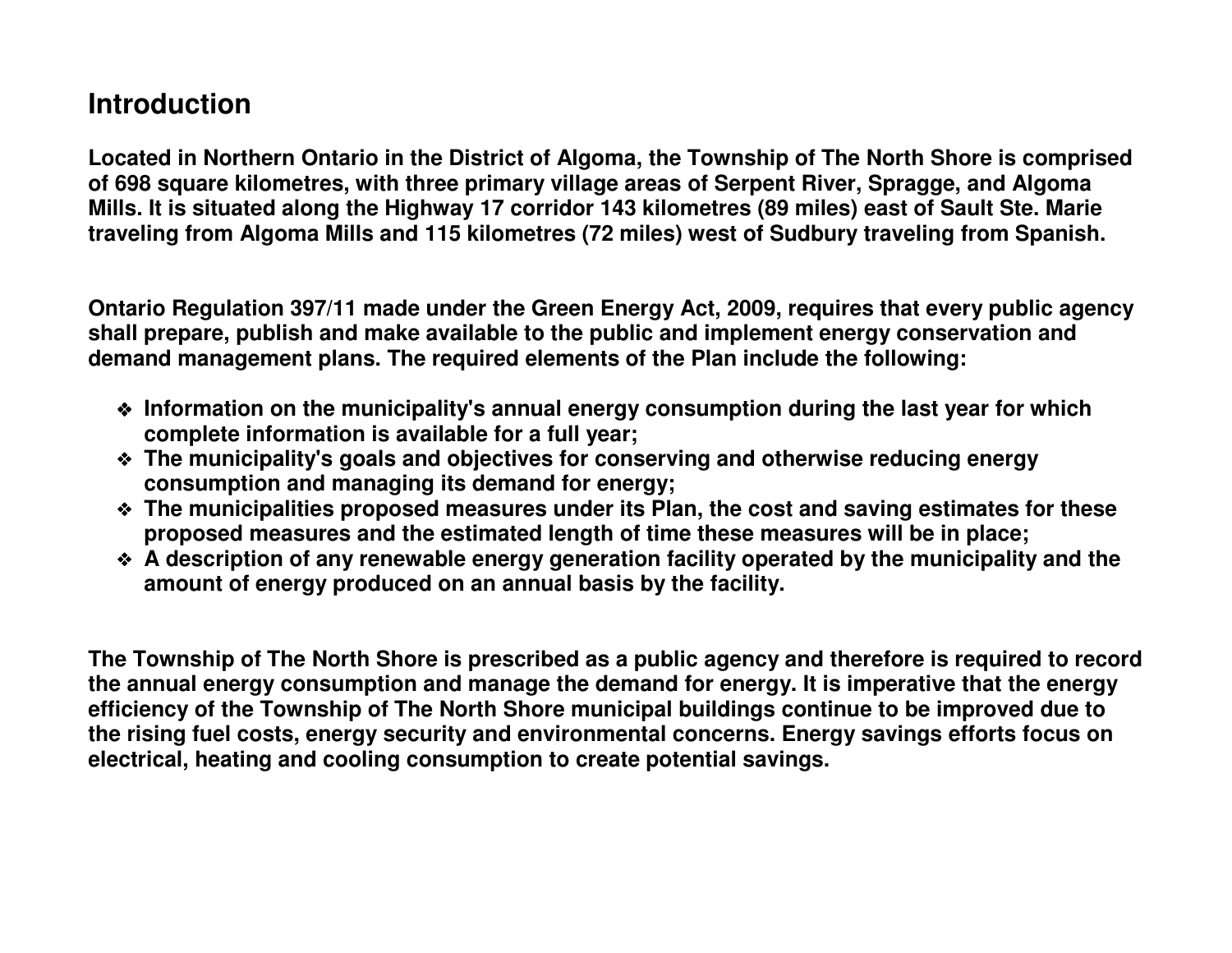## **Goals and Objectives**

**The objective is to improve our energy efficiency and lower costs while continuing to meet the needs of the municipality:** 

**The goals are:** 

- **To ensure that employees are more aware of the need for energy conservation and make every effort to reduce energy consumption;**
- **To explore opportunities that may be available at a reasonable cost vs. benefit to reduce energy consumption;**
- **To seek funding to increase energy efficiency of our municipal facilities.**

### **Municipal Office/Algoma Mills Fire Hall**

**The municipal office building contains the administration offices, Council Chambers and the Algoma Mills Fire Hall, and is located at 1385 Hwy 17 W. in the village of Algoma Mills. The municipal office is open five days a week, (40 hours) and the fire hall, which is not manned, operates an average of 1 hour a week. Council meetings are held twice a month in the evenings, with special meetings as needed. The lighting was upgraded to efficient fluorescents about six years ago. Automatic lights were installed in four rooms in 2010. All lights except one at the entrance are turned off when the building is not in use. The municipal office building is heated by propane and electric heat. All areas of the building are controlled with programmable thermostats whereby the heating/cooling is controlled according to season. Additional insulation was added in the attic and crawl space in 2014. All windows and doors will be checked for air leakage and repaired when needed.**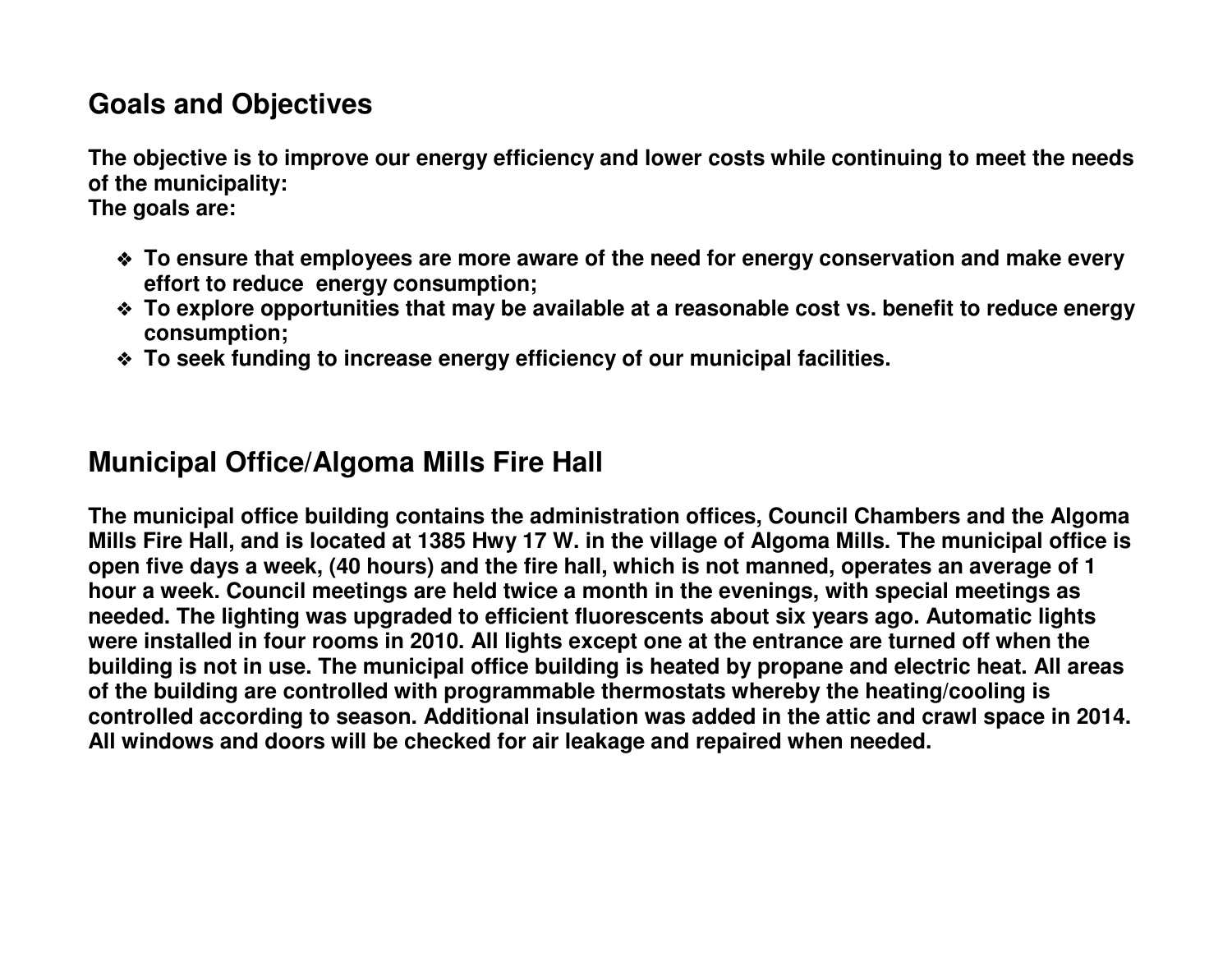### **Serpent River Fire Hall**

**The Serpent River Fire Hall is located at 5759 Hwy 17 in the village of Serpent River. The total area of the fire hall is 3000 sq. ft. There are two bays in which three fire response vehicles are housed. There is a meeting/training room at the upper rear of the building of which the volunteer fire department uses every second Thursday evening for a couple of hours. The source of heat for this building is propane. There are two overhead doors and a man door. The doors and windows will be checked for air leakage and maintained as need be.** 

### **Serpent River Water Plant**

**The SR water plant is located at 1502 Riverview Rd in the village of Serpent River. This water plant has an area of 249 sq. ft. The plant is in operation 24 hours a day, 7 days a week, as per the demand. The source of heat for this building is electric. The town is currently looking into adjusting the water pump to ensure that water is pumped into the reservoir during the night to take advantage of the offpeak savings. This idea can be attributed to Hilton Beach. There is a heat trace inside the intake line which is turned on in November and turned off at the end of March. Maintenance is done as needed.** 

#### **Pronto East Water Plant**

**PE water plant is situated at 1029 Short Street in the village of Algoma Mills. The source of heat in this building is electric. It has an area of 1020 sq ft. and operates 24 hours a day, 7 days a week, as per demand. There is an automatic fan that removes moisture from the building. Maintenance is done as needed.**